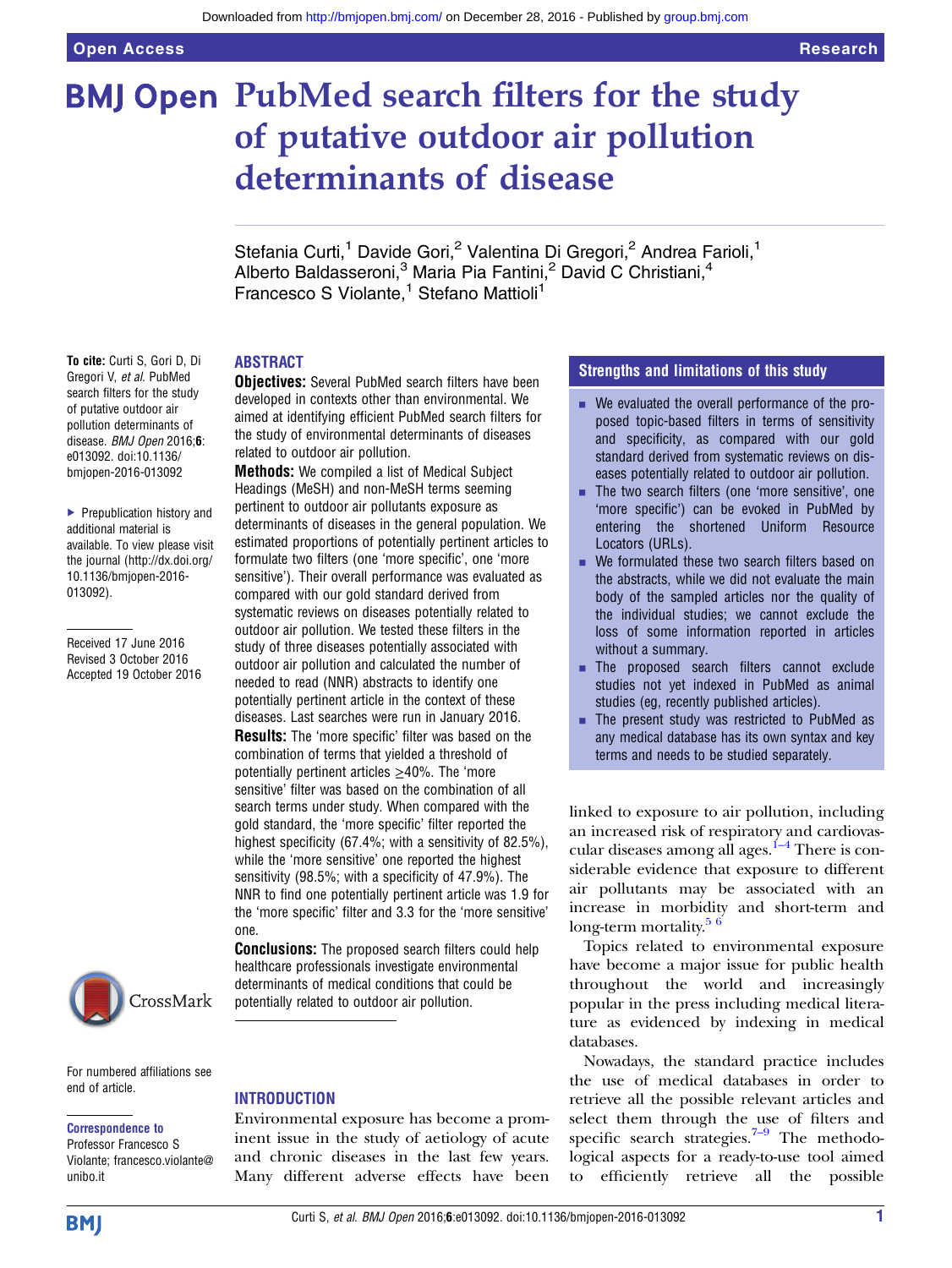pertinent articles have already been explored for the PubMed database, in contexts other than environmental.<sup>[10](#page-8-0)–13</sup>

The aim of this study is to create two PubMed search filters (one 'more sensitive', one 'more specific') in order to efficiently retrieve all the relevant articles for the study of putative environmental determinants of diseases related to outdoor air pollution.

#### **METHODS**

The four stages of search filter development are summarised in fi[gure 1](#page-2-0).

#### Selection of terms to be tested

The USA National Library of Medicine (NLM) maintains a controlled vocabulary thesaurus—namely, the Medical Subject Headings (MeSH)—for indexing biomedical journals for the Medline/PubMed database. PubMed users may construct a query using MeSH terms to retrieve abstracts related to a particular field or matter. Using MeSH terms allows highly specific searches. However, recent journal articles are provisionally indexed in PubMed as supplied by the publisher, without MeSH terms. Furthermore, the indexing process may be slow and inaccurate, particularly for advanced/ innovative topics. Hence, PubMed queries that include free-text words are usually more sensitive than those containing MeSH terms only.

For the purpose of the present study, we collected a list of MeSH terms (and their subheadings) pertinent to the field of environmental diseases related to outdoor air pollution from the Medline MeSH database. We then verified that the definition of the selected MeSH terms matched the topic under study. At first, we identified a group of 'core terms' including those MeSH terms that appeared to be strictly related to the field of exposure to outdoor air pollution and environmental diseases. We further identified other—apparently less specific— MeSH terms. To evoke a more specific search, these MeSH terms were combined with the term 'AND air pollut\*', where necessary.

We also explored the associated entry terms of the MeSH terms (ie, synonyms, alternate forms, and other closely related terms generally used interchangeably with the preferred term for the purposes of indexing and retrieval) to draw up a list of non-MeSH terms (ie, free-text keywords) to be tested. Subsequently, this list was expanded by the analysis of the terms or keywords used in relevant articles (including systematic reviews) or in reports on air pollution of the US Environmental Protection Agency (EPA) and WHO.

To consider all the possible variations, we checked for synonyms and acronyms of the selected non-MeSH terms and took into account differences between British and American spelling. In addition, we used the truncation symbols to create searches that took into consideration multiple spellings and various endings.

Finally, for each MeSH and non-MeSH term, we calculated the proportion of abstracts retrieved by the selected search term which was not retrieved by the 'core terms'.

#### Estimating proportions of pertinent articles

For each studied term (MeSH term or non-MeSH term), we collected a sample of English-language abstracts added to PubMed by 31 December 2010. The language restriction was introduced as the availability of an English-language abstract can be of practical importance when assessing the relevance of an article. In order to evaluate only those articles dealing with human diseases, we added to each search filter the words 'NOT (animals [MH] NOT humans [MH])'. The purpose of this was to exclude from the search those articles indexed with the MeSH term 'animals', but without the MeSH term 'humans'. When the search query produced more than 1000 citations, we collected a systematically recruited sample of 100 abstracts. For terms that retrieved <1000 citations, we evaluated a sample of <100 available abstracts. The number of abstracts to be sampled was calculated assuming an  $\alpha$  error of 0.05 and a precision level of 90% (sampling error of  $10\%$ ).<sup>[14](#page-8-0)</sup>

To obtain systematically recruited samples, we used PubMed 'show' function in order to retrieve a number of pages closest to 100 or multiples. Then, according to the number of abstracts to be read, for each page the 'top-of-the-page' article was kept, to make sure that abstracts across the considered time period were included.

Two pairs of authors (SC, SM; DG, VDG) independently assessed the pertinence of each collected abstract based on the subject of the article. An abstract was judged as pertinent in the case it reported some kind of relation between the exposure to outdoor air pollution and the disease taken into account in the abstract, irrespective of study design and quality. Another author (AF) resolved any disagreements. Inter-rater agreement, explored in a preliminary assessment of 100 abstracts, was 'good' ( $\kappa$ =0.68 for both pairs).<sup>[15](#page-8-0)</sup>

#### Formulation of search filters

To formulate two different search filters—one 'more specific', one 'more sensitive'—we classified the studied search terms on the basis of an a priori cut-off of 40% of retrieval rate of pertinent articles corresponding to a number needed to read (NNR) value of 2.5. The NNR defines the total number of articles that must be read to find each relevant one and corresponds to the inverse of precision.<sup>[16](#page-8-0)</sup> Hence, a cut-off of  $40\%$  means that of every 2.5 retrieved abstracts, 1 is pertinent.

We then included only the terms with a proportion of pertinent abstracts  $\geq 40\%$  in the 'more specific' search filter. All the tested terms were instead included in the 'more sensitive' one, as every term contributed to the retrieval of the pertinent literature, even if with different proportion of pertinent abstracts.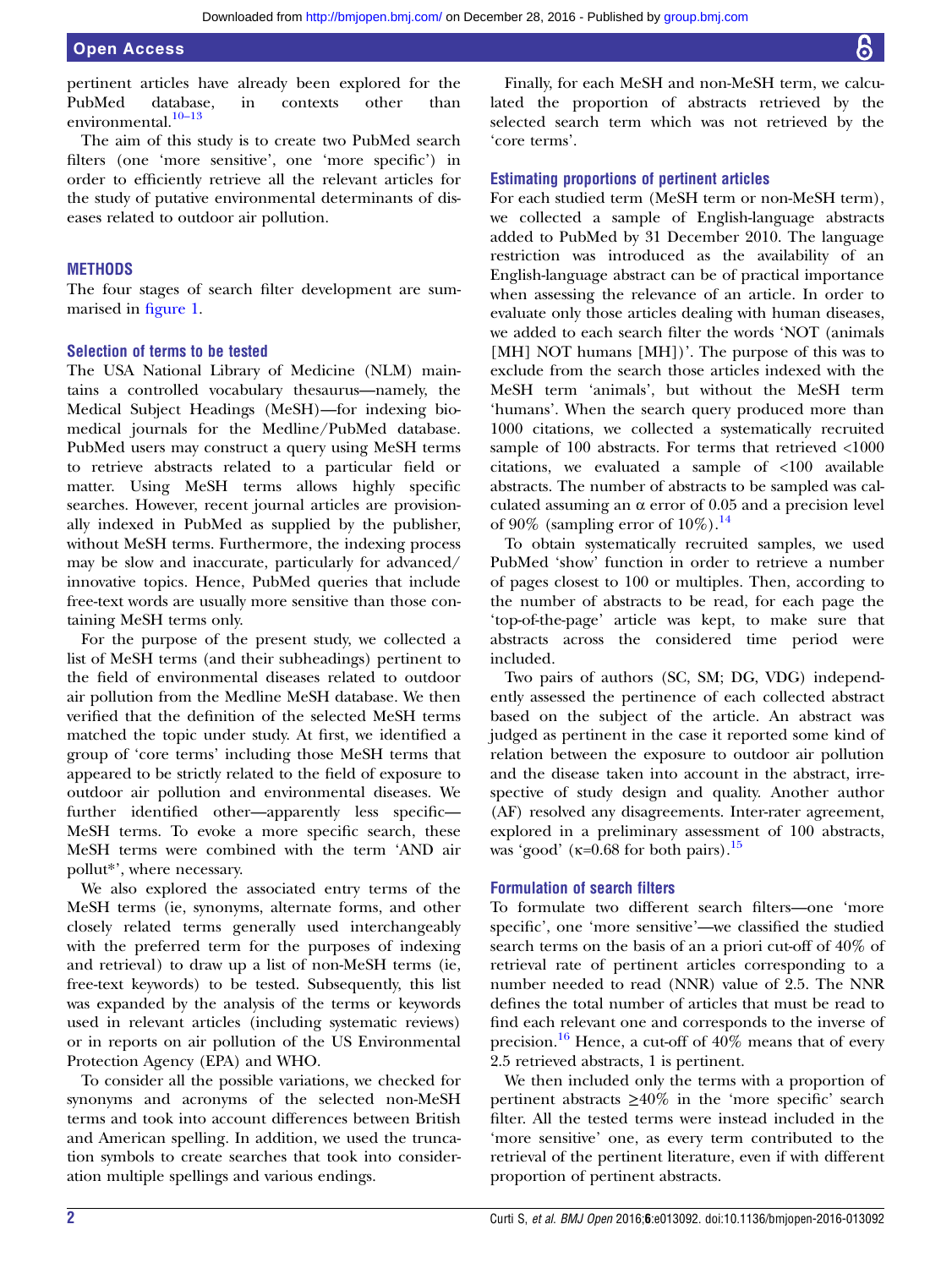<span id="page-2-0"></span>

Figure 1 Stages of search filter development.

To limit the retrieval of those articles not dealing with human diseases, we added to each search filter the words 'NOT ((animals [MH] OR plants [MH]) NOT humans [MH])'.

We regarded the 'more specific' filter as a method to minimise the number of 'false positive' abstracts, even if losing some possible pertinent abstracts. On the other hand, the 'more sensitive' filter—at the cost of a higher number of 'false positive' abstracts—was conceived to retrieve a larger amount of pertinent literature.

#### Evaluation of the search filters

#### Identification of the gold standard

To build the gold standard, we searched Medline using a mini-filter composed of the 'core terms' and adding the terms (systematic rev\* OR metanal\* OR meta anal\* OR metaanal\*) limiting the search to abstract availability. This search was run on 10 November 2015.

Two authors (SC, SM) independently screened titles and abstracts of the 100 most recent references to select

those systematic reviews that addressed a specific medical condition potentially related to outdoor air pollution. A third author (DG) resolved any disagreements.

Based on journal rankings (impact factor (IF)) as sup-plied by the Journal Citation Reports database in 2014,<sup>[17](#page-8-0)</sup> we retained only those reviews published in journals categorised as Q1 (top 25% of the IF distribution) or Q2 (between top 50% and top 25%) in the subject categories relevant for the journal. These inclusion criteria were used to include high-impact journals in the gold standard.

Then, we evaluated the selected reviews using the R-AMSTAR checklist for quality assessment for Systematic Reviews.[18](#page-8-0) Only reviews with a score of 20 or more (out of a maximum score of 44) were included.

For those systematic reviews with a medium/high score, we intended to reproduce the original search strategy executed for PubMed by the authors in order to identify the amount of pertinent (articles included in the reviews) and not pertinent (articles retrieved by the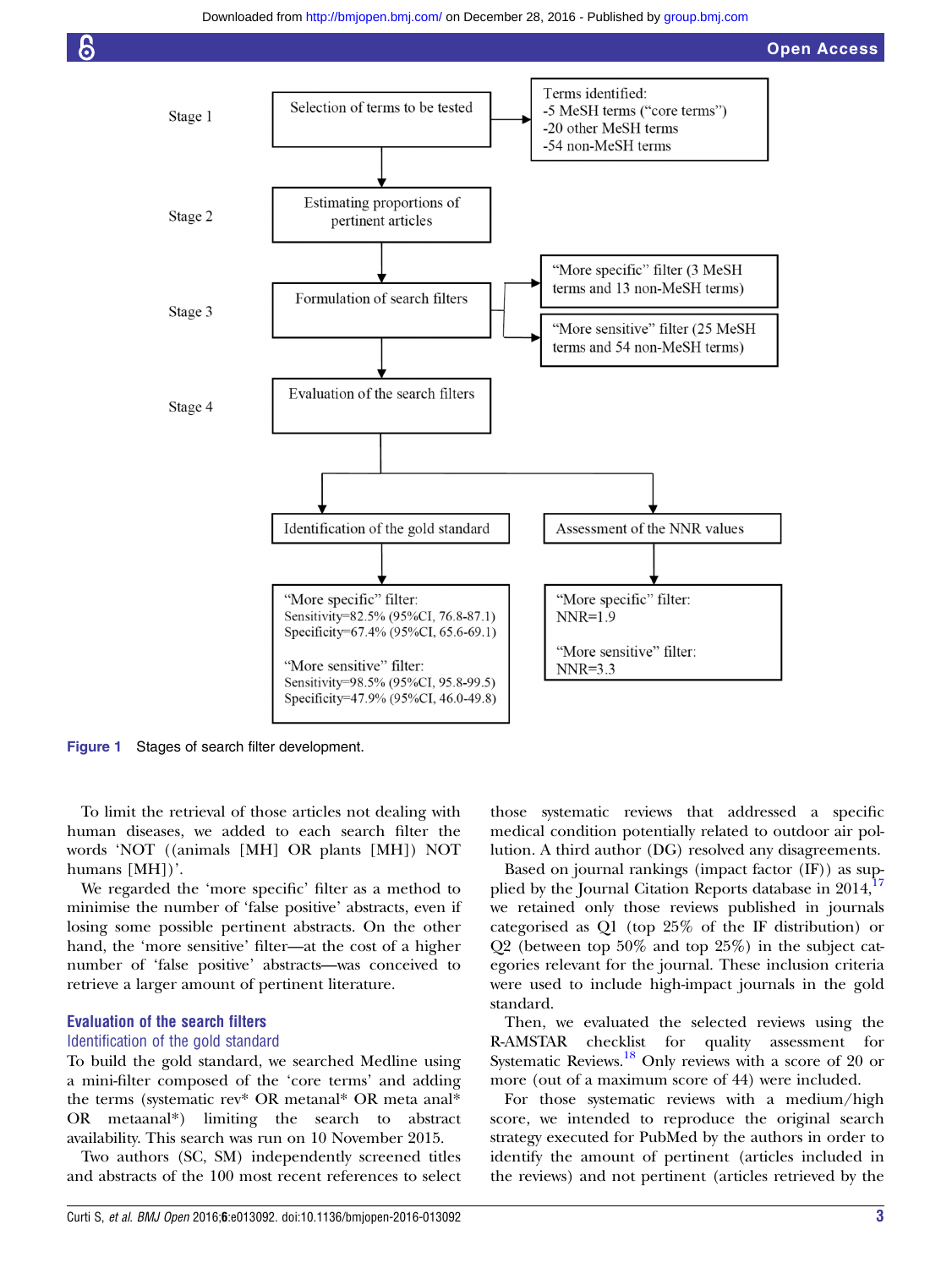#### Open Access

original search strategies, but not included in the reviews) literature. To reproduce the PubMed searches of the selected reviews, we used the same strategies as reported by the authors applying the same limits such as date of searches or language restrictions if any.

The gold standard was built combining all the references indexed in PubMed of the studies included in those reviews whose search strategies were sufficiently described to properly allow their replication. Only the articles on health studies related to outdoor air pollution were used for the creation of the gold standard. Articles covering topics other than outdoor air pollution were excluded from the gold standard.

Hence, an ad hoc filter was built combining all the PMIDs of the included references. A PMID (PubMed identifier or PubMed unique identifier) is a unique number assigned to each PubMed record that does not change over time or during processing and is never reused.[19](#page-8-0) This ad hoc filter containing the PMIDs of the included references together with the replication of the PubMed search strategies of the identified reviews enabled us to appropriately identify the total amount of pertinent or not pertinent references of our gold standard.

The references retrieved by the two proposed search filters (ie, 'more specific' and 'more sensitive') were compared with the gold standard. For each filter, we were able to correctly calculate sensitivity and specificity along with 95% CIs produced with the Wilson score method.<sup>[20](#page-8-0)</sup>

The searches for both filters were run on 16 December 2015.

#### Assessment of the number needed to read values

We assessed the performance of the two proposed search filters in the study of three diseases that have been associated with the exposure to outdoor air pollution: arrhythmia, sudden death and congenital heart defects. Of note, the selected diseases were searched as text word and MeSH term (eg, congenital heart defects [MH] OR congenital heart defect\*).

First, we collected all potentially pertinent abstracts retrieved for these diseases by the proposed search filters restricting to abstracts up to 31 December 2010. Then, two authors (SC, SM) independently evaluated the pertinence of the retrieved abstracts considering whether a relation between exposure to outdoor air pollution and the disease has been reported  $(\kappa=0.74)$ . A third author (DG) resolved any disagreements. Finally, we calculated the NNR values for each filter. NNRs were defined as the ratio of the number of retrieved abstracts to the number of pertinent ones.<sup>[16](#page-8-0)</sup> The searches for both filters were run on 18 January 2016.

#### Comparative analysis

We evaluated whether the method we used to formulate the proposed search filters could be efficiently carried

out by other researchers when creating new filters on another topic.

For this purpose, we compared the characteristics (sensitivity, specificity and NNR) of the proposed search filters with those of a 'conventional' search filter developed in a recent systematic review on outdoor air pollution. We searched Medline using a mini-filter composed of the 'core terms' and adding the terms (systematic rev\* OR metanal\* OR meta anal\* OR metaanal\*) limiting the search to abstract availability. Two authors (SC, SM) independently screened titles and abstracts of the most recent references to select that systematic review that addressed a specific medical condition potentially related to outdoor air pollution and published in a top-ranked journal (classified as Q1 or Q2).

The references retrieved by the 'conventional' search filter of the recent systematic review (using only the part of the filter on outdoor air pollution) were compared with the gold standard identified with the same methodology described in the previous section. Sensitivity and specificity along with 95% CI produced with the Wilson score method $^{20}$  $^{20}$  $^{20}$  were then calculated.

Furthermore, we assessed the performance of this 'conventional' filter on outdoor air pollution in the study of the same three diseases mentioned above (ie, arrhythmia, sudden death and congenital heart defects). The same methodology for the evaluation of the pertinence of the retrieved abstracts was applied and NNR values were then calculated. All the searches were run on 22 September 2016.

Stata V.14.1 SE (Stata Corporation, Texas, Texas, USA) was used for analysis with a significance level of 0.05.

#### RESULTS

#### Selection of terms to be tested

The MeSH terms 'air pollutants', 'air pollution', 'disorders of environmental origin', 'environmental exposure' and 'particulate matter' appeared to be the more related to the field of environmental diseases related to outdoor air pollution with respect to the definitions reported in the Medline MeSH database; these five MeSH terms were hence defined as 'core terms' (see online [supplementary table S1](http://dx.doi.org/10.1136/bmjopen-2016-013092)).

According to the definitions provided in the MeSH database, we also evaluated the contribution of other MeSH terms, which were combined with the term 'AND air pollut\*', where necessary. Therefore, we added 20 other MeSH terms to the pool of search terms to be studied (see online [supplementary table S1\)](http://dx.doi.org/10.1136/bmjopen-2016-013092).

In addition, we explored the entry terms associated with the selected MeSH terms and compiled a list of non-MeSH terms to be evaluated. This list was extended by non-MeSH terms retrieved in pertinent articles, keywords found in reports on air pollution of the EPA and WHO, and terms suggested by coauthors. Furthermore, we checked for all the possible variations of the proposed terms including synonyms and acronyms. Every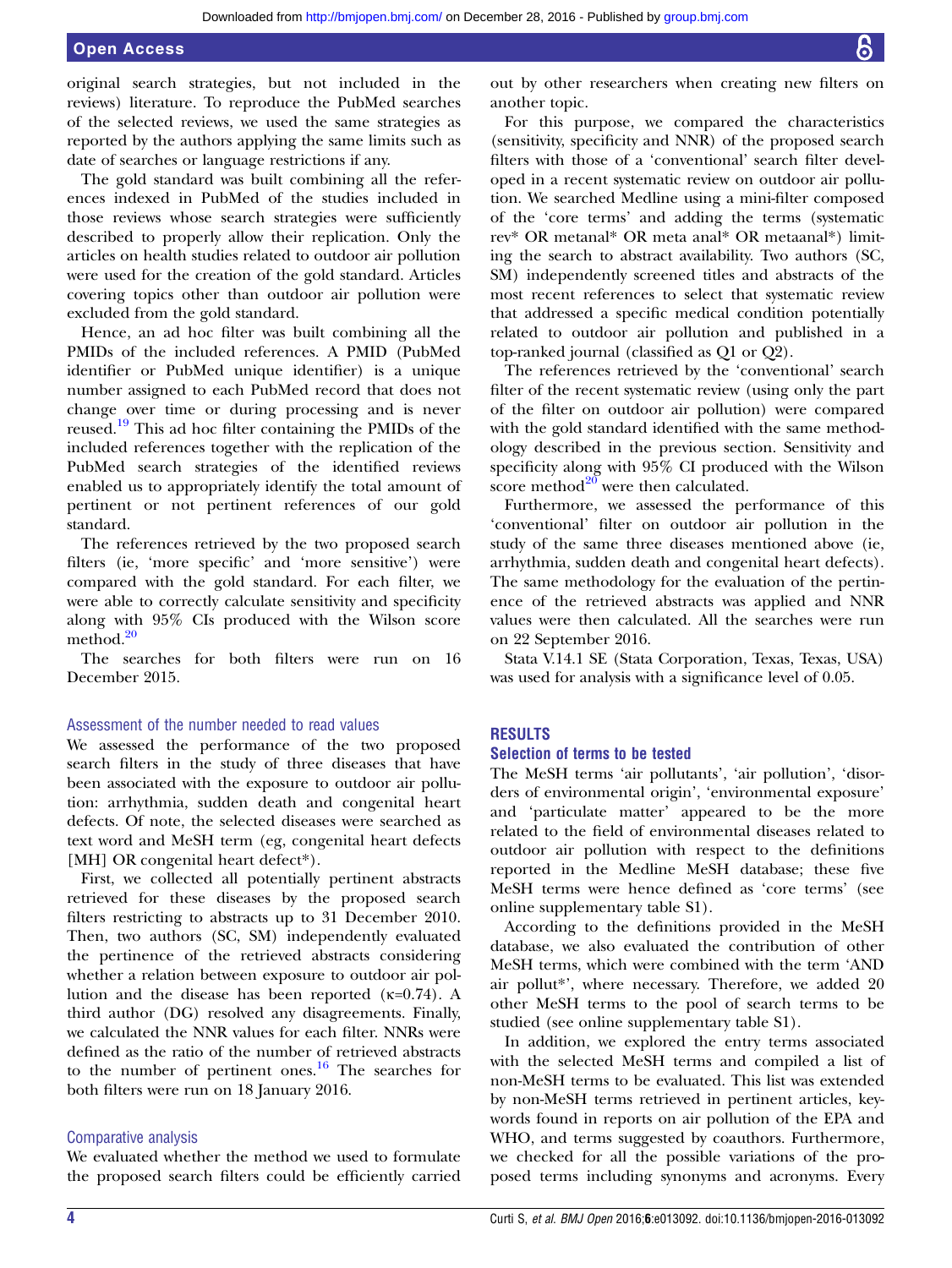term was tested as free-text either using truncation or inverted commas in order to select the most comprehensive search term and to take into consideration multiple spellings as well. Finally, we included 54 non-MeSH terms in our study (see online [supplementary table S1](http://dx.doi.org/10.1136/bmjopen-2016-013092)).

The searches conducted using the proposed terms (MeSH and non-MeSH terms) were then compared with those performed with the 'core terms' in order to calculate the proportion of abstracts retrieved by the selected search terms which was not retrieved by the 'core terms' (see online [supplementary tables S2 and S3](http://dx.doi.org/10.1136/bmjopen-2016-013092)).

#### Estimating proportions of pertinent articles

The 'core terms' (ie, 'air pollutants', 'air pollution', 'disorders of environmental origin', 'environmental exposure' and 'particulate matter' searched as MeSH terms) identified 127 296 abstracts added to PubMed by 31 December 2010 and limited by the mini-filter NOT (animals [MH] NOT humans [MH]). For each of the other 20 MeSH terms considered, overlaps with the aforementioned 'core terms' ranged from 18% to 100%.

The 54 non-MeSH search terms evoked 154 617 abstracts (almost 1.7% of all articles listed in PubMed) using the cited limits. For each non-MeSH term, the overlapping with the 'core terms' ranged from 8% to 95%. Data on the proportion of pertinent abstracts for the 25 MeSH and 54 non-MeSH terms are reported in online [supplementary tables S2 and S3](http://dx.doi.org/10.1136/bmjopen-2016-013092).

#### Formulation of search filters

The 'more specific' search filter included 3 MeSH terms and 13 non-MeSH terms which retrieved an estimated proportion of pertinent articles ≥40% (corresponding to an NNR value  $\leq$ 2.5). All the other terms (22 MeSH terms and 41 non-MeSH terms) were included in the 'more sensitive' filter, which also included all the search terms of the 'more specific' filter.

The two proposed PubMed search filters are presented in [box 1](#page-5-0).

#### Evaluation of the search filters

#### Identification of the gold standard

Based on titles and abstracts, we screened the 100 most recent references of potentially eligible systematic reviews. Of these, we identified 16 systematic reviews which addressed a specific medical condition potentially related to outdoor air pollution. We further excluded five reviews which did not fulfil the inclusion criteria (ie, four of them were not published in journals categorised as Q1 or Q2 and one was not a proper systematic review). Then, 11 systematic reviews were assessed for quality using the R-AMSTAR checklist. Of these, only one reported a score <20 (out of a maximum score of 44).

To correctly identify the amount of pertinent/not pertinent references, we intended to reproduce the search strategy executed for PubMed (using the same limits) by the authors of the 10 systematic reviews with a medium/ high score (ie, 20 or more). Out of these 10 systematic

reviews, we were able to reproduce the original PubMed search strategy for six of them<sup>21–[26](#page-8-0)</sup> (see online [supplementary table S4](http://dx.doi.org/10.1136/bmjopen-2016-013092)).

These six systematic reviews identified altogether 244 pertinent references in PubMed (of these, 11 were duplicates). Therefore, the gold standard was built combining all the PMIDs of the included references together with the records extracted from the proper replication of the PubMed search strategies of the six systematic reviews included in our study. Hence, the gold standard was composed of 206 pertinent references and 2736 not pertinent references.

This gold standard was used as a comparison set for the two proposed search filters. The 'more specific' filter correctly identified 170 pertinent references out of 206, whereas the 'more sensitive' filter only missed three pertinent references. The 'more specific' filter was able to correctly identify 1844 not pertinent references out of 2736, whereas the 'more sensitive' filter correctly identified 1310 not pertinent ones.

The 'more specific' filter yielded a sensitivity of 82.5% (95% CI 76.8% to 87.1%) along with a specificity of 67.4% (95% CI 65.6% to 69.1%). The 'more sensitive' filter reported a sensitivity of 98.5% (95% CI 95.8% to 99.5%) together with a specificity of 47.9% (95% CI 46.0% to 49.8%).

#### Assessment of the number needed to read values

To test the two proposed search filters, we explored the available literature on three diseases potentially associated with exposure to outdoor air pollution, namely, arrhythmia, sudden death and congenital heart defects. The results of these searches for both filters are shown in [table 1](#page-6-0). As expected, the 'more sensitive' filter showed a higher NNR in comparison to the 'more specific' one.

In the overall search, the 'more specific' search filter retrieved 260 articles out of 180 859 articles indexed for arrhythmia, sudden death and congenital heart disease in the Medline database. Out of 260 articles, 140 were judged as pertinent, accounting for 54% of pertinence and hence an NNR of 1.9.

In the overall search, the 'more sensitive' search filter retrieved 895 articles out of 180 859 articles indexed for arrhythmia, sudden death and congenital heart disease in the Medline database. Out of 895 articles, 271 were judged as pertinent, accounting for 30% of pertinence and hence an NNR of 3.3.

#### Comparative analysis

We screened the titles and abstracts of the most recent references of potentially eligible systematic reviews on outdoor air pollution. We were able to identify the most recent one that satisfied the inclusion criteria. The selected systematic review evaluated the association between cognitive functioning and exposure to air pollution and it was published on a journal ranked Q1 in the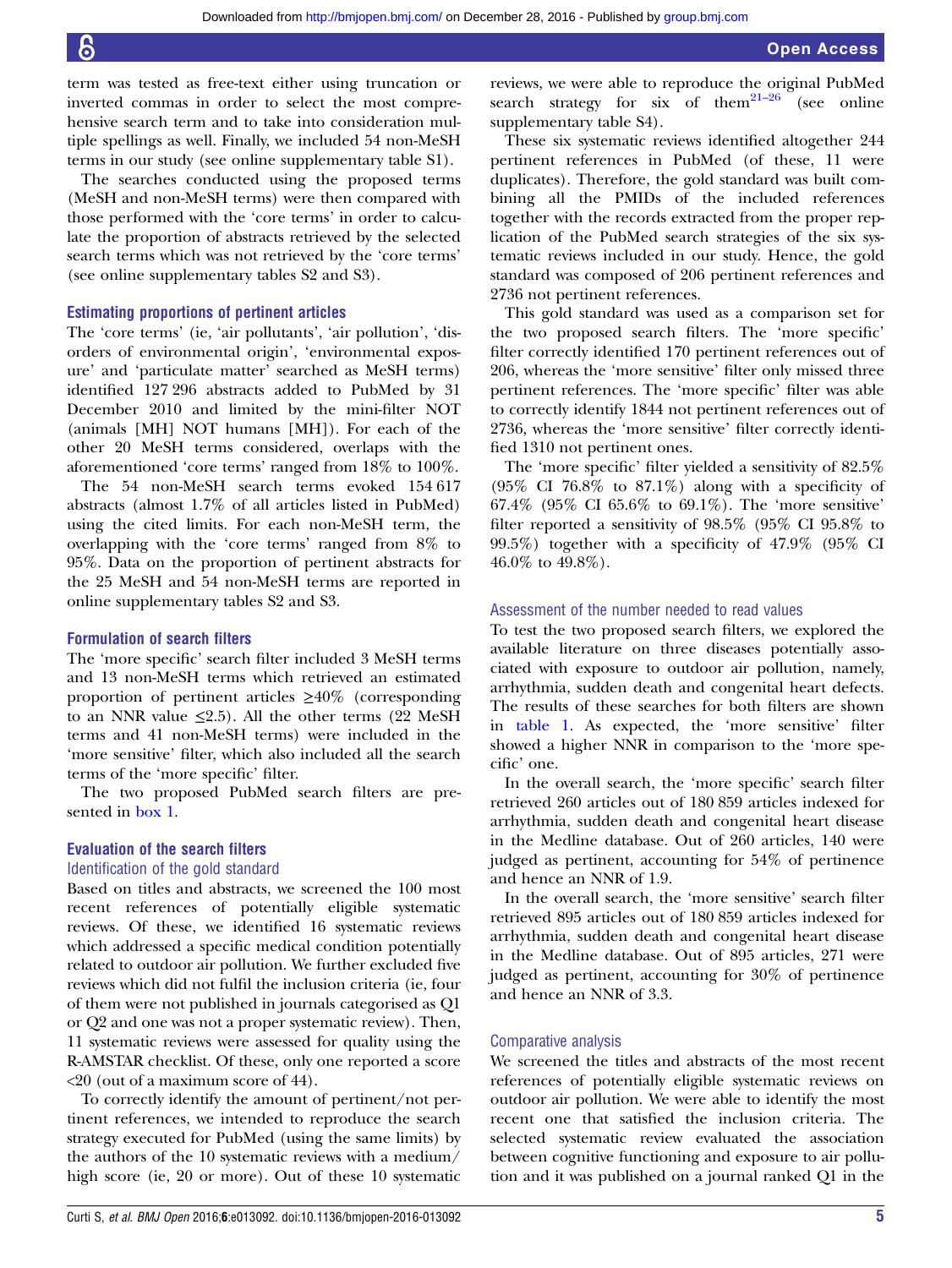Downloaded from<http://bmjopen.bmj.com/>on December 28, 2016 - Published by [group.bmj.com](http://group.bmj.com)

### <span id="page-5-0"></span>Open Access

Box 1 Proposed PubMed search filters for identifying potentially pertinent articles for the field of diseases potentially related to outdoor air pollution

#### 'More specific' filter:

(air pollution [MH] OR particulate matter [MH] OR (air pollutants/adverse effects [MH] NOT air pollutants [PA]) OR ('air pollution' AND exposure) OR ('air pollution' AND 'health effects') OR ('diesel exhaust' NOT vehicle emissions [MH]) OR environmental toxicant\* OR exhaust part\* OR ((fossil fuel\* NOT fossil fuels [MH]) AND air pollut\*) OR ('fossil fuels' AND exposure) OR gaseous pollut\* OR ((motor vehicle\* NOT motor vehicles [MH]) AND air pollut\*) OR ((motorway\* OR roadway\* OR highway\* OR freeway\*) AND air pollut\*) OR ('particulate matter' AND exposure) OR ('PM2,5' OR 'PM 2,5' OR 'PM2.5' OR 'PM 2.5') OR ultrafine particle\*) NOT ((animals [MH] OR plants [MH]) NOT humans [MH]) AND name(s)-of-the-disease

#### 'More sensitive' filter:

(air pollutants [MH] OR air pollution [MH] OR disorders of environmental origin [MH] OR environmental exposure [MH] OR particulate matter [MH] OR air pollutants [PA] OR (air pollutants/adverse effects [MH] NOT air pollutants [PA]) OR (aromatic hydrocarbons [MH] AND air pollut\*) OR (benzene derivatives [MH] AND air pollut\*) OR (carbon monoxide [MH] AND air pollut\*) OR (dioxins [MH] AND air pollut\*) OR dust [MH] OR environmental health [MH] OR environmental medicine [MH] OR environmental pollutants [MH] OR environmental pollution [MH] OR fires [MH] OR fossil fuels [MH] OR gasoline [MH] OR (hydrogen sulfide [MH] AND air pollut\*) OR motor vehicles [MH] OR (nitrogen oxides [MH] AND air pollut\*) OR ozone [MH] OR sulfur dioxide [MH] OR vehicle emissions [MH] OR air contamin\* OR (air pollutant\* NOT air pollutants [MH]) OR ('air pollution' AND exposure) OR ('air pollution' AND 'health effects') OR ('air pollution' NOT air pollution [MH]) OR 'air quality' OR atmospheric contamin\* OR atmospheric pollut\* OR (automobile\* AND air pollut\*) OR ('diesel exhaust' NOT vehicle emissions [MH]) OR ((dust OR dusts) NOT dust [MH]) OR (emission\* AND air pollut\*) OR environmental contamin\* OR environmental disease\* OR (environmental exposure\* NOT environmental exposure [MH]) OR (('environmental health' NOT environmental health [MH]) AND air pollut\*) OR (('environmental medicine' NOT environmental medicine [MH]) AND air pollut\*) OR ((environmental pollutant\* NOT environmental pollutants [MH]) AND air pollut\*) OR ('environmental pollution' NOT environmental pollution [MH]) OR environmental toxicant\* OR 'environmental toxicology' OR exhaust part\* OR ((fossil fuel\* NOT fossil fuels [MH]) AND air pollut\*) OR ('fossil fuels' AND exposure) OR gaseous pollut\* OR ((gasoline NOT gasoline [MH]) AND air pollut\*) OR (incinerator\* AND air pollut\*) OR (industr\* AND air pollut\*) OR (industrial pollut\* OR industry pollut\*) OR (lead AND air pollut\*) OR ((metal OR metals) AND air pollut\*) OR ((motor vehicle\* NOT motor vehicles [MH]) AND air pollut\*) OR ((motorway\* OR roadway\* OR highway\* OR freeway\*) AND air pollut\*) OR ((Nox NOT nitrogen oxides [MH]) AND air pollut\*) OR ((ozone NOT ozone [MH]) AND air pollut\*) OR (ozone AND exposure) OR (PAH NOT PAH [AU] NOT 'pulmonary arterial hypertension') OR (particle\* AND air pollut\*) OR particulate\* OR ('particulate matter' AND exposure) OR persistent organic pollut\* OR ('PM2,5' OR 'PM 2,5' OR 'PM2.5' OR 'PM 2.5') OR ('PM 10' OR 'PM10') OR pollut\* OR 'polycyclic aromatic hydrocarbon' OR POPS OR (road\* AND air pollut\*) OR (smog NOT ('particulate matter' OR particulate matter [MH])) OR (traffic AND air pollut\*) OR ultrafine particle\* OR (urban AND air pollut\*) OR (vehicle emission\* NOT vehicle emissions [MH]) OR VOCS OR 'Volatile Organic Compounds') NOT ((animals [MH] OR plants [MH]) NOT humans [MH]) AND name(s)-of-the-disease

AU, Author; MH, Medical Subject Heading; PA, Pharmacological Action; the asterisk (\*) represents the PubMed truncation symbol. Notes:

1. It is possible to 'copy and paste' each of the two filters into PubMed from a .doc file. Alternatively, the filters can be evoked in PubMed by entering the following shortened Uniform Resource Locators (URLs) in the browser address box: [http://tinyurl.com/pollution-specific](http://tinyurl.com/pollution-specific-temporary3) for the 'more specific' filter; [http://tinyurl.com/pollution-sensitive](http://tinyurl.com/pollution-sensitive-temporary3) for the 'more sensitive' filter.

2. The name-of-the-disease should be entered. For diseases that have more than one name, the various 'names-of-the-disease' should be entered in brackets, connected by the OR operator: for example, … AND (epicondylitis OR tennis elbow).

public, environmental and occupational health category.[27](#page-8-0)

#### **DISCUSSION**

The already identified gold standard was used as a comparison set for the 'conventional' search filter on outdoor air pollution developed in the selected systematic review. This filter correctly identified 175 pertinent references out of 206 and 1839 out of 2741 not pertinent ones. The sensitivity of this 'conventional' filter on outdoor air pollution was 85.0% (95% CI 79.4% to 89.2%) together with a specificity of 67.1% (95% CI 65.3% to 68.8%).

With respect to the assessment of the NNR values, this 'conventional' filter on outdoor air pollution developed in a recent systematic review retrieved 79 articles for arrhythmia, 42 for sudden death and 22 for congenital heart defects. Out of the 143 articles retrieved in the overall search, 57 were judged as pertinent, with an NNR of 2.5.

We applied a systematic approach to identify efficient PubMed search strategies to retrieve information on environmental determinants of disease related to outdoor air pollution. We created two readily applicable search filters for use by health professionals: one 'more specific' and the other 'more sensitive' (see box 1). An easy and fast 'copy and paste' tool could be particularly relevant as it could help fill the gap between the standard practice and research practice.

We evaluated the overall performance of these topicbased filters in terms of sensitivity and specificity, as compared with our gold standard derived from systematic reviews on diseases potentially related to outdoor air pollution. As expected, the 'more specific' filter reported the highest specificity (67.4%), while the 'more sensitive' one reported the highest sensitivity  $(98.5\%)$ .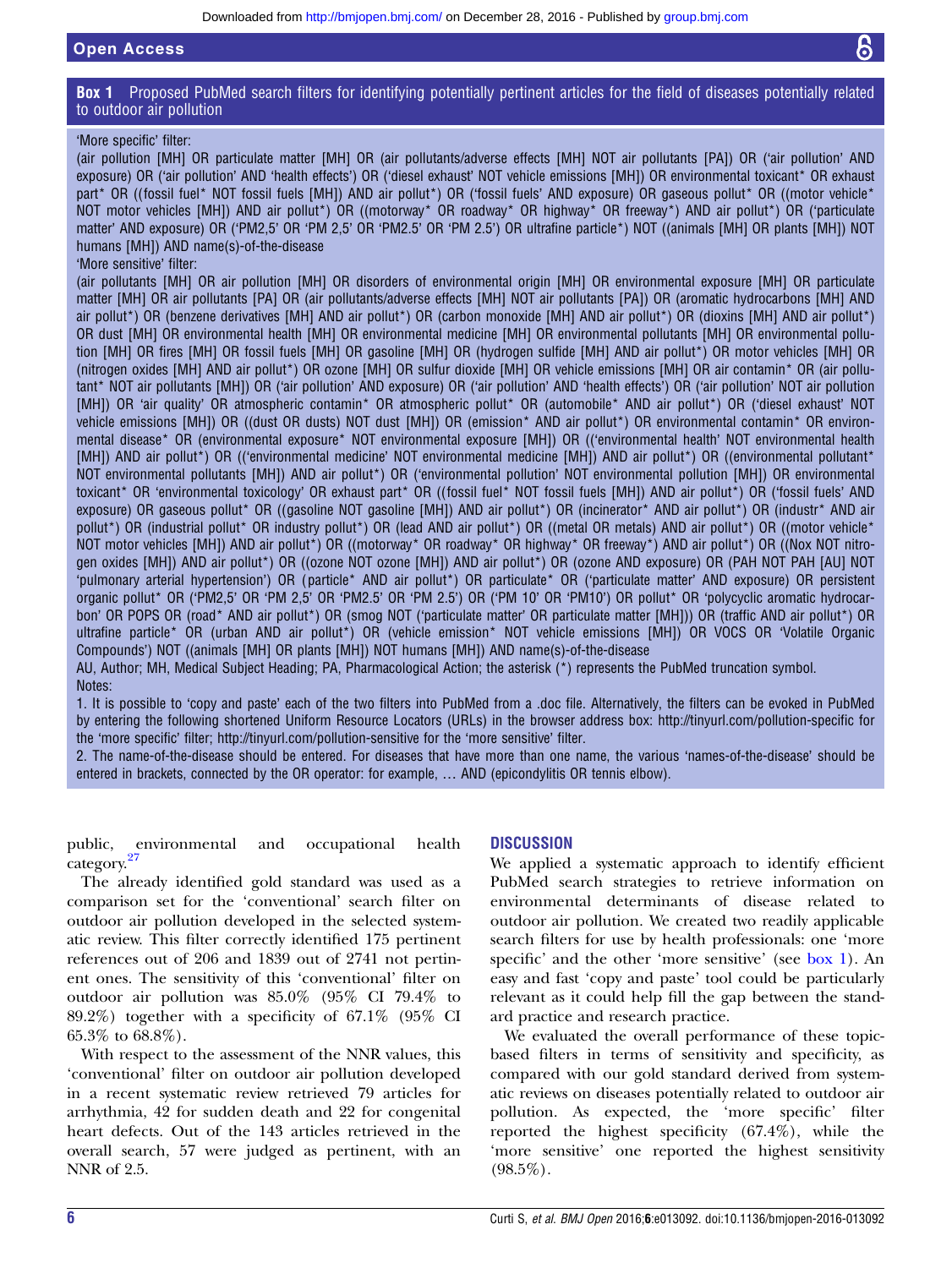<span id="page-6-0"></span>Moreover, to give a practical perspective of these two topic-based filters, we evaluated them through the investigation of three diseases selected a priori together with the use of the NNR. On the one hand, 54% of the abstracts retrieved by the 'more specific' filter provided information on environmental determinants of disease related to outdoor air pollution (NNR 1.9), suggesting that this search filter can be applied to aetiological questions encountered in routine practice. In particular, the 'more specific' filter would allow researchers and professionals for a better overview over new evidence on the health effects of outdoor air pollution by monitoring newly published systematic reviews.

On the other hand, the 'more sensitive' filter yielded almost twice the number of potentially pertinent articles —although, as expected, the overall NNR was as high as 3.3 (table 1).

Therefore, we consider the 'more sensitive' filter as a second-line approach useful to investigate those diseases that have been little studied as for their putative environmental origin.

In comparison with the proposed 'more sensitive' filter, the 'conventional' one on outdoor air pollution developed in a recent systematic review lacks in sensitivity (98.5% for the 'more sensitive' filter vs 85.0% for the 'conventional' one) and reports characteristics more similar to the 'more specific' one.

The 'conventional' filter on outdoor air pollution developed in the selected systematic review retrieved only 143 articles for the investigation of three diseases selected a priori. Of these, 57 were judged as pertinent (NNR 2.5). Specifically, the number of retrieved abstracts and of pertinent ones were found to be substantially lower than those calculated for the 'more sensitive' filter (895 retrieved, 271 pertinent abstracts) and even lower than those of the 'more specific' one (260 retrieved, 140 pertinent abstracts) (table 1).

It is striking to note that the 'conventional' filter of the selected systematic review reported roughly the same sensitivity of the proposed 'more specific' one, probably because of the 'conventional' way to develop search filters used by the authors of the six systematic reviews included in the gold standard. On the other hand, the 'conventional' filter developed in the selected systematic review explores only a limited subset of the total amount that should be explored, as shown when assessing the NNR of the three diseases selected a priori.

Although our procedure seems to be rather complex and time-consuming, the proposed search filters provide a very efficient tool to retrieve more pertinent articles and appear to be highly sensitive—two essential characteristics when conducting a systematic review.

Owing to feasibility issues, we only assessed the pertinence of articles with available (English-language) abstracts. Hence, we cannot exclude that we lost some information reported in articles without a summary, like research letters or brief reports. However, a previous study pointed out that this factor should not represent a

| BMJ<br>Curti S. et al.<br>$\sim$ $\sim$ | / Open 2016;6:e013092.<br>;6:e013092. doi:10.1136/bmjopen-2016-013092 |  |
|-----------------------------------------|-----------------------------------------------------------------------|--|

|                                                                                                                                                                                       | Arrhythmia (n=100 538) |                          |         | 'sudden death' (n=22 187)<br>Sudden death [MH] OR |                    |                  | [MH] OR congenital heart<br>Congenital heart defects<br>defect* (n=58 134) |                    |                       | Overall (n=180 859) |                      |                  |
|---------------------------------------------------------------------------------------------------------------------------------------------------------------------------------------|------------------------|--------------------------|---------|---------------------------------------------------|--------------------|------------------|----------------------------------------------------------------------------|--------------------|-----------------------|---------------------|----------------------|------------------|
|                                                                                                                                                                                       | Retrieved† Pertinent   |                          |         | Retrieved† Pertinent                              |                    |                  | Retrieved† Pertinent                                                       |                    |                       | Retrieved†          | Pertinent            |                  |
| PubMed query                                                                                                                                                                          |                        | n (%)                    | n<br>MK |                                                   | $n$ $\binom{9}{0}$ | m<br>MN          |                                                                            | n (%)              | NR<br>N               |                     | 1 (%)                | <b>SHR</b>       |
| More specific' filter                                                                                                                                                                 |                        | 72 (79)                  | 1.3     | 153                                               | 57 (37)            | $\overline{2.7}$ | $\overline{6}$                                                             | (69)               |                       | 260                 | 140 (54)             | <u>ო</u>         |
| More sensitive' filter                                                                                                                                                                | $\frac{1}{4}$          | 6 (33)<br>$\frac{86}{3}$ | 3.0     | 305                                               |                    | 4.6              | 179                                                                        |                    | 5<br>10 0 0<br>10 0 1 | 895                 |                      | $3.\overline{3}$ |
| More sensitive' filter NOT 'more                                                                                                                                                      | 320                    | (20)<br>$\frac{4}{3}$    | 5.0     | 152                                               | 67 (22)<br>10 (7)  | 15.2             | 163                                                                        | 68 (38)<br>57 (35) |                       | 635                 | 271 (30)<br>131 (21) | $\frac{8}{1}$    |
| specific' filter (incremental contribution<br>of the 'more sensitive' filter)                                                                                                         |                        |                          |         |                                                   |                    |                  |                                                                            |                    |                       |                     |                      |                  |
| † Filters for date (31 December 2010) and abstract availability.<br>*signifies the PubMed truncation symbol.<br>NNR, number needed to read value.<br>Searches run on 18 January 2016. |                        |                          |         |                                                   |                    |                  |                                                                            |                    |                       |                     |                      |                  |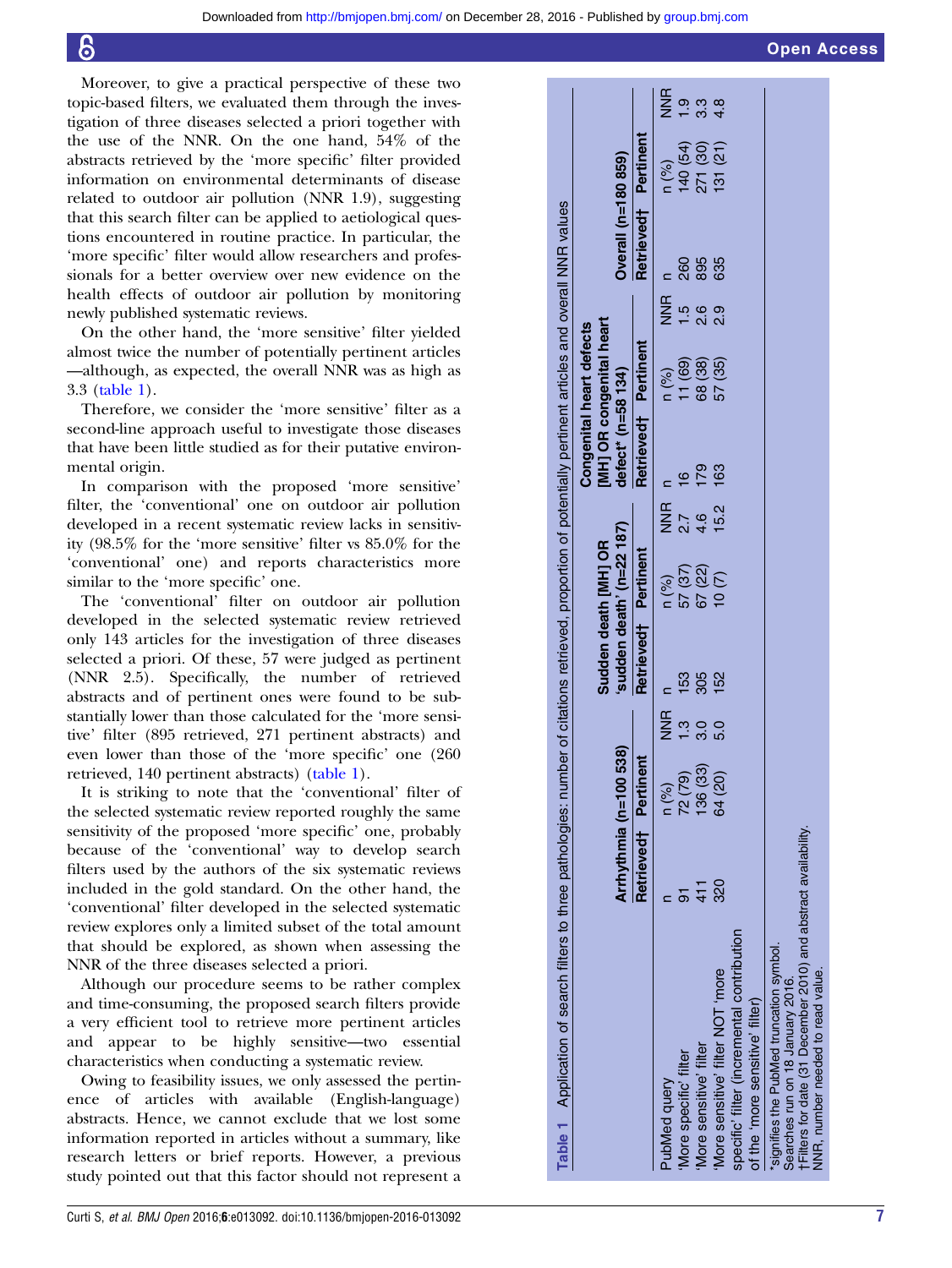<span id="page-7-0"></span>major source of bias. $10$  We formulated our search filter based on the abstracts, while we did not evaluate the main body of the sampled articles. Hence, we may have underestimated the proportion of potentially pertinent articles, especially in the absence of widespread implementation of more informative abstracts. It should be stressed that we did not assess the quality of the individual studies.

Using the words 'NOT ((animals [MH] OR plants [MH]) NOT humans [MH])', we intended to limit our search filters to human studies, including those animal studies that have human relevance. Nevertheless, this filter cannot exclude from the search those animal studies that have not been indexed yet (eg, recently published articles). With the purpose to help further to restrict to human studies only, we added to our proposed search filters a limit regarding 'plants' as well.

Our selection of non-MeSH terms was to some extent arbitrary, but at the same time it was so extensively performed that the identification of such search terms with computational techniques (like text-mining) was not considered worthwhile. In addition, considering the specificity and sensitivity values of the proposed filters together with NNR values, this a priori limitation did not appear to greatly affect the end product.

Even though it has been reported that most of the high-quality articles, like those included in Cochrane Reviews, are indexed in PubMed, $28$  it is strongly recommended to consult more than one relevant database when performing systematic reviews of the literature.<sup>[29](#page-8-0)</sup> The present study was restricted to PubMed as any medical database has its own rules (eg, syntax, map of key terms) and needs to be studied separately (including the assessment of sensitivity and specificity). When carrying out a systematic review on the health effects of outdoor air pollution, it could be possible to translate the proposed 'more sensitive' filter into other database syntax; however, it has to be underlined that it is likely to suppose that the characteristics of the translated filter in terms of sensitivity and specificity—would not be the same as those calculated for PubMed.

Improvements of reporting practices—like the implementation of the STROBE guidelines $30$ —should facilitate the retrieval of pertinent literature in the future. Also, the bibliometric properties of our topic-based filter might be influenced by changes in the indexing process that occur over the years.<sup>[9](#page-8-0)</sup>

#### **CONCLUSIONS**

We present two PubMed search filters—one 'more specific', one 'more sensitive'—which may be easily applied to collect evidence on diseases possibly associated with exposures to outdoor air pollution. Both filters can be copied and pasted into the PubMed search box together with the name of the disease under study. Alternatively, the filters can be evoked in PubMed by entering the shortened Uniform Resource Locators (URLs) provided

at the bottom of [box 1](#page-5-0). The 'more specific' filter can be used as a first-line approach, while the 'more sensitive' filter could help practitioners when deeper searches are necessary. Health professionals could take advantage of these topic-based filters in contexts ranging from evidence-based patient evaluation to original research.

Finally, researchers and professionals could use these filters to be periodically up-to-date on this specific field. For this purpose, users can take advantage of 'My NCBI' tool provided by the NLM that allows to permanently save searches and set automatic email updates of the results.[31](#page-8-0)

#### Author affiliations

<sup>1</sup>Department of Medical and Surgical Sciences, University of Bologna, Bologna, Italy

<sup>2</sup>Department of Biomedical and Neuromotor Sciences, University of Bologna, Bologna, Italy

<sup>3</sup>Tuscany Regional Centre for Occupational Injuries and Diseases (CeRIMP), Florence, Italy

4 Department of Environmental Health, Harvard School of Public Health, Harvard University, Boston, Massachusetts, USA

Contributors SC and SM contributed to the conception and study design; acquisition, analysis and interpretation of the data; drafting of the manuscript; critical revision of the manuscript for important intellectual content as whole. DG contributed to the conception and study design; acquisition, analysis and interpretation of the data; drafting of the manuscript. VDG contributed to the acquisition; critical revision of the manuscript for important intellectual content. AF, MPF, DCC and FSV contributed to the analysis and interpretation of the data; critical revision of the manuscript for important intellectual content. AB contributed to the conception and study design; critical revision of the manuscript for important intellectual content. All the authors read and approved the final version of the manuscript.

Funding This research received no specific grant from any funding agency in the public, commercial or not-for-profit sectors.

Competing interests None declared.

Provenance and peer review Not commissioned; externally peer reviewed.

Data sharing statement No additional data are available.

Open Access This is an Open Access article distributed in accordance with the Creative Commons Attribution Non Commercial (CC BY-NC 4.0) license, which permits others to distribute, remix, adapt, build upon this work noncommercially, and license their derivative works on different terms, provided the original work is properly cited and the use is non-commercial. See: [http://](http://creativecommons.org/licenses/by-nc/4.0/) [creativecommons.org/licenses/by-nc/4.0/](http://creativecommons.org/licenses/by-nc/4.0/)

#### **REFERENCES**

- 1. Shah AS, Langrish JP, Nair H, et al. Global association of air pollution and heart failure: a systematic review and meta-analysis. [Lancet](http://dx.doi.org/10.1016/S0140-6736(13)60898-3) 2013;382:1039–48.
- 2. Scheers H, Jacobs L, Casas L, et al. Long-term exposure to particulate matter air pollution is a risk factor for stroke: meta-analytical evidence. [Stroke](http://dx.doi.org/10.1161/STROKEAHA.115.009913) 2015;46:3058-66.
- 3. Lu F, Xu D, Cheng Y, et al. Systematic review and meta-analysis of the adverse health effects of ambient PM2.5 and PM10 pollution in the Chinese population. [Environ Res](http://dx.doi.org/10.1016/j.envres.2014.06.029) 2015;136:196-204
- 4. Pope CA III, Burnett RT, Thun MJ, et al. Lung cancer, cardiopulmonary mortality, and long-term exposure to fine particulate air pollution. [JAMA](http://dx.doi.org/10.1001/jama.287.9.1132) 2002;287:1132–41.
- 5. Anderson HR, Spix C, Medina S, et al. Air pollution and daily admissions for chronic obstructive pulmonary disease in 6 European cities: results from the APHEA project. [Eur Respir J](http://dx.doi.org/10.1183/09031936.97.10051064) 1997;10:1064–71.
- 6. Biggeri A, Bellini P, Terracini B. [Meta-analysis of the Italian studies on short-term effects of air pollution—MISA 1996–2002]. Epidemiol Prev 2004;28:4–100.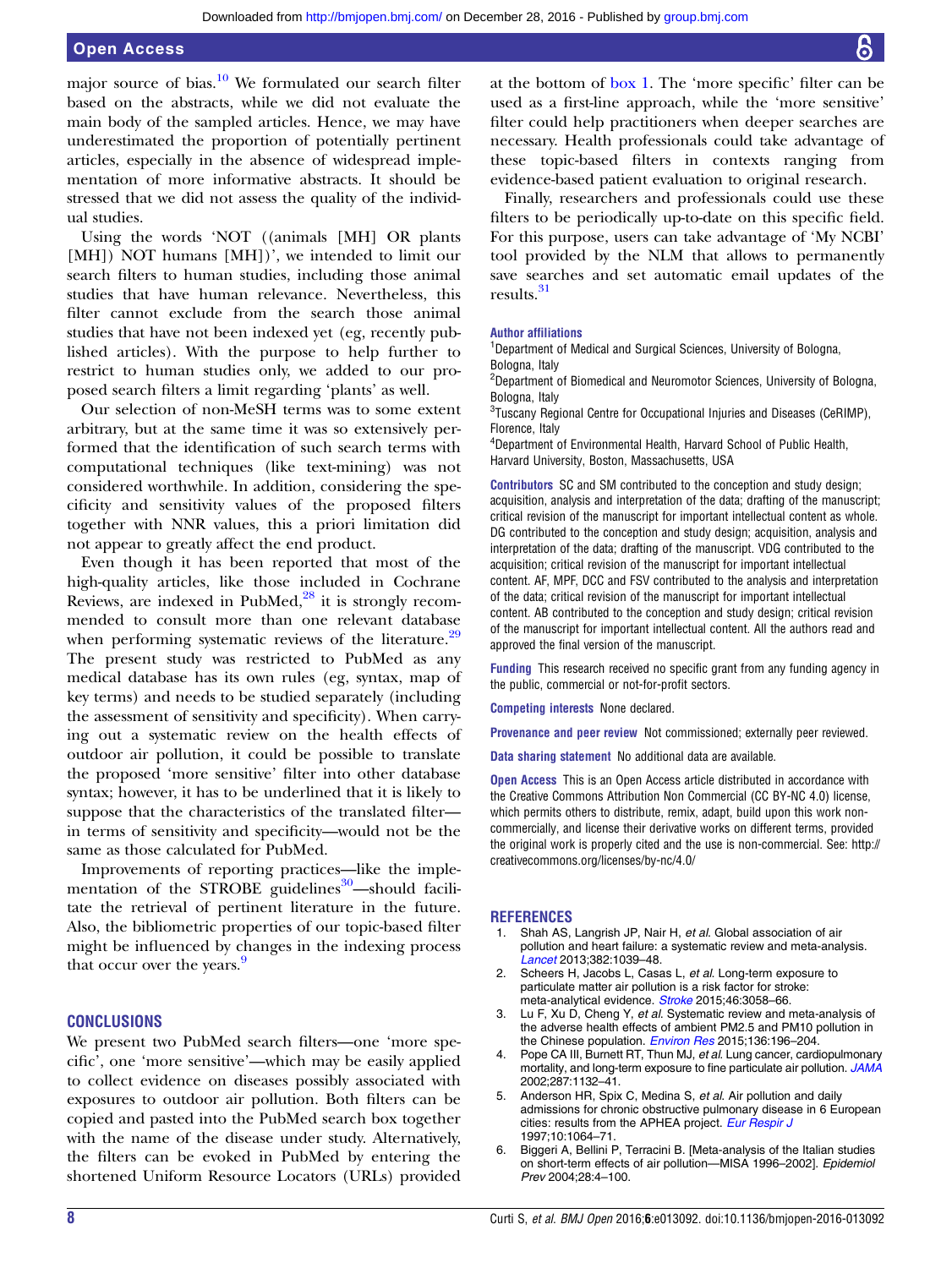- <span id="page-8-0"></span>7. Damarell RA, Tieman J, Sladek RM, et al. Development of a heart failure filter for Medline: an objective approach using evidence-based clinical practice guidelines as an alternative to hand searching. [BMC](http://dx.doi.org/10.1186/1471-2288-11-12) [Med Res Methodol](http://dx.doi.org/10.1186/1471-2288-11-12) 2011;11:12.
- 8. Sladek RM, Tieman J, Currow DC. Improving search filter development: a study of palliative care literature. [BMC Med Inform](http://dx.doi.org/10.1186/1472-6947-7-18) [Decis Mak](http://dx.doi.org/10.1186/1472-6947-7-18) 2007;7:18.
- 9. Haynes RB, Wilczynski N, McKibbon KA, et al. Developing optimal search strategies for detecting clinically sound studies in MEDLINE. [J Am Med Inform Assoc](http://dx.doi.org/10.1136/jamia.1994.95153434) 1994;1:447–58.
- 10. Mattioli S, Zanardi F, Baldasseroni A, et al. Search strings for the study of putative occupational determinants of disease. [Occup](http://dx.doi.org/10.1136/oem.2008.044727) [Environ Med](http://dx.doi.org/10.1136/oem.2008.044727) 2010;67:436–43.
- 11. Mattioli S, Gori D, Di Gregori V, et al. PubMed search strings for the study of agricultural workers' diseases. [Am J Ind Med](http://dx.doi.org/10.1002/ajim.22252) 2013;56:1473–81.
- 12. Guaraldi F, Grottoli S, Arvat E, et al. PubMed search strategies for the identification of etiologic associations between hypothalamic-pituitary disorders and other medical conditions. [Pituitary](http://dx.doi.org/10.1007/s11102-012-0443-3) 2013;16:471–82.
- 13. Pillastrini P, Vanti C, Curti S, et al. Using PubMed search strings for efficient retrieval of manual therapy research literature. [J Manip](http://dx.doi.org/10.1016/j.jmpt.2014.11.005) [Physiol Ther](http://dx.doi.org/10.1016/j.jmpt.2014.11.005) 2015;38:159–66.
- 14. Cochran WG, ed. Sampling techniques. 2nd edn. New York: John Wiley and Sons, Inc, 1963.
- 15. Altman DG. Some common problems in medical research. In: Practical statistics for medical research. London: Chapman and Hall, 1991:403–9.
- 16. Bachmann LM, Coray R, Estermann P, et al. Identifying diagnostic studies in MEDLINE: reducing the number needed to read.  $JAm$ [Med Inform Assoc](http://dx.doi.org/10.1197/jamia.M1124) 2002;9:653–8.
- 17. 2014 Journal Citation Reports® Science Edition. Thomson Reuters, 2015.
- 18. Kung J, Chiappelli F, Cajulis OO, et al. From systematic reviews to clinical recommendations for evidence-based health care: validation of Revised Assessment of Multiple Systematic Reviews (R-AMSTAR) for grading of clinical relevance. [Open Dent J](http://dx.doi.org/10.2174/1874210601004020084) 2010;4:84–91.
- 19. National Center for Biotechnology Information. PubMed Help: Search Field Descriptions and Tags. [http://www.ncbi.nlm.nih.gov/](http://www.ncbi.nlm.nih.gov/books/NBK3827/#pubmedhelp.Search_Field_Descrip)

[books/NBK3827/#pubmedhelp.Search\\_Field\\_Descrip](http://www.ncbi.nlm.nih.gov/books/NBK3827/#pubmedhelp.Search_Field_Descrip) (accessed 9 May 2016).

- 20. Wilson EB. Probable inference, the law of succession, and statistical inference. [J Am Stat Assoc](http://dx.doi.org/10.1080/01621459.1927.10502953) 1927;22:209–12.
- 21. Shah AS, Lee KK, McAllister DA, et al. Short term exposure to air pollution and stroke: systematic review and meta-analysis. **[BMJ](http://dx.doi.org/10.1136/bmj.h1295)** 2015;350:h1295.
- Jaacks LM, Staimez LR. Association of persistent organic pollutants and non-persistent pesticides with diabetes and diabetes-related health outcomes in Asia: a systematic review. [Environ Int](http://dx.doi.org/10.1016/j.envint.2014.12.001) 2015;76:57–70.
- 23. Liu JC, Pereira G, Uhl SA, et al. A systematic review of the physical health impacts from non-occupational exposure to wildfire smoke. [Environ Res](http://dx.doi.org/10.1016/j.envres.2014.10.015) 2015;136:120–32.
- 24. Song Q, Christiani DC, XiaorongWang, et al. The global contribution of outdoor air pollution to the incidence, prevalence, mortality and hospital admission for chronic obstructive pulmonary disease: a systematic review and meta-analysis. [Int J Environ Res Public](http://dx.doi.org/10.3390/ijerph111111822) [Health](http://dx.doi.org/10.3390/ijerph111111822) 2014;11:11822–32.
- 25. Li C, Fang D, Xu D, et al. Main air pollutants and diabetes-associated mortality: a systematic review and meta-analysis. [Eur J Endocrinol](http://dx.doi.org/10.1530/EJE-14-0287) 2014;171:R183–90.
- 26. Wang B, Xu D, Jing Z, et al. Effect of long-term exposure to air pollution on type 2 diabetes mellitus risk: a systemic review and meta-analysis of cohort studies. [Eur J Endocrinol](http://dx.doi.org/10.1530/EJE-14-0365) 2014;171:R173-82.
- 27. Clifford A, Lang L, Chen R, et al. Exposure to air pollution and cognitive functioning across the life course—A systematic literature review. [Environ Res](http://dx.doi.org/10.1016/j.envres.2016.01.018) 2016;147:383–98.
- 28. Rollin L, Darmoni S, Caillard JF, et al. Searching for high-quality articles about intervention studies in occupational health—what is really missed when using only the Medline database? [Scand J Work](http://dx.doi.org/10.5271/sjweh.3082) [Environ Health](http://dx.doi.org/10.5271/sjweh.3082) 2010;36:484–7.
- 29. Gehanno JF, Paris C, Thirion B, et al. Assessment of bibliographic databases performance in information retrieval for occupational and environmental toxicology. [Occup Environ Med](http://dx.doi.org/10.1136/oem.55.8.562) 1998;55:562-6.
- 30. Vandenbroucke JP, von Elm E, Altman DG, et al. Strengthening the Reporting of Observational Studies in Epidemiology (STROBE): explanation and elaboration. [PLoS Med](http://dx.doi.org/10.1371/journal.pmed.0040297) 2007;4:e297
- 31. National Center for Biotechnology Information. My NCBI. [http://www.](http://www.ncbi.nlm.nih.gov/account/) [ncbi.nlm.nih.gov/account/](http://www.ncbi.nlm.nih.gov/account/) (accessed 9 May 2016).